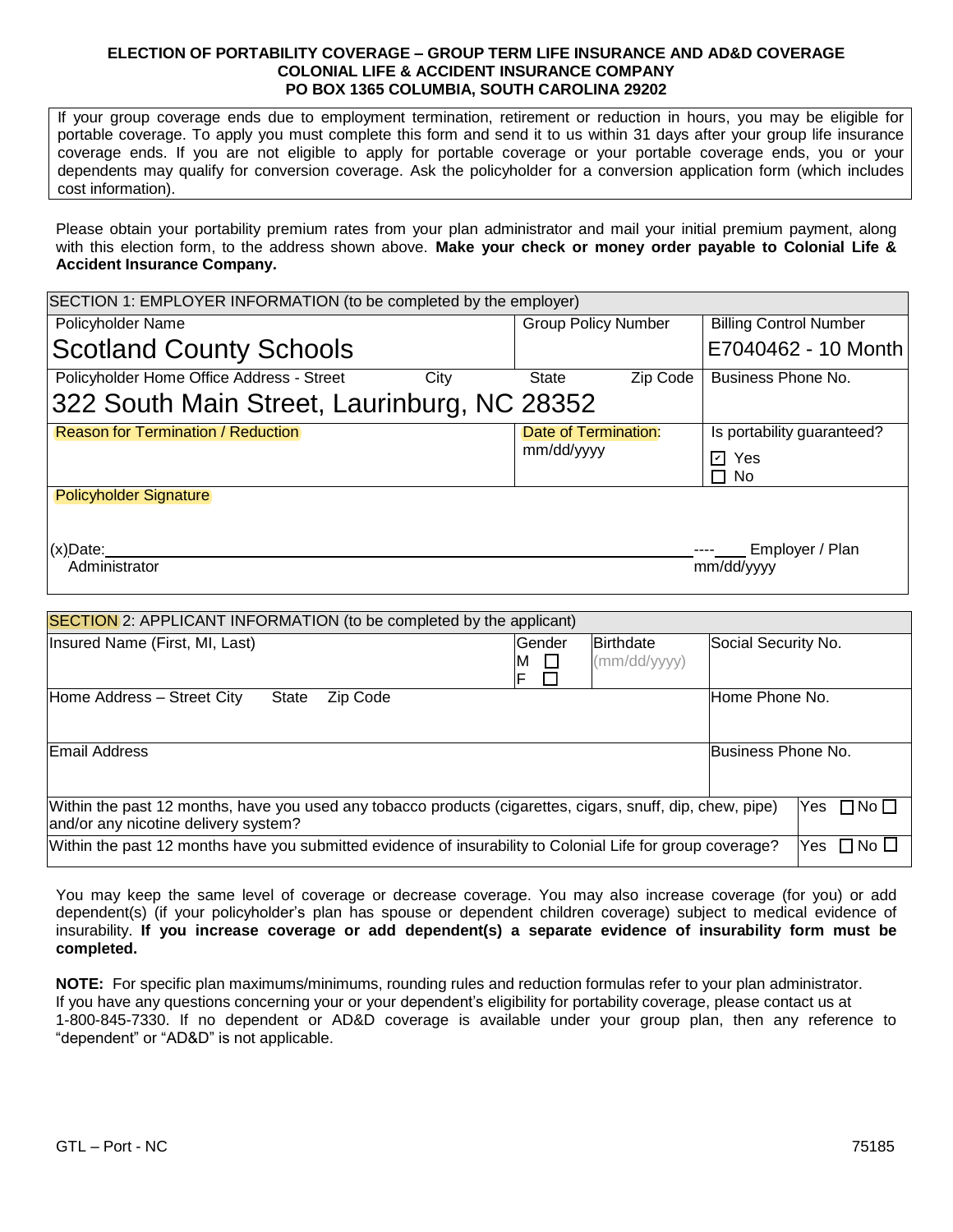| SECTION 3: COVERAGE ELECTIONS - The employee must port<br>coverage, if applicable, in order for any eligible spouse or dependent<br>children to be eligible to port. |                                                     |                                              | <b>Face Amount</b>             | <b>Monthly</b><br><b>Premium</b> |
|----------------------------------------------------------------------------------------------------------------------------------------------------------------------|-----------------------------------------------------|----------------------------------------------|--------------------------------|----------------------------------|
|                                                                                                                                                                      | <b>Employee</b>                                     | No change<br><b>Decrease</b>                 | \$                             |                                  |
|                                                                                                                                                                      | <b>Spouse</b>                                       | No change<br><b>Decrease</b>                 | \$                             | \$                               |
|                                                                                                                                                                      | <b>Dependent Children</b>                           | No change<br><b>Decrease</b><br>$\Box$       | \$                             | \$                               |
|                                                                                                                                                                      | Is AD&D coverage being ported? $\Box$ Yes $\Box$ No |                                              | <b>Total Monthly Premium</b>   | \$                               |
| Select a premium payment option:                                                                                                                                     |                                                     | $\Box$ Bank Draft (monthly premium)          | Quarterly (monthly x3)         |                                  |
|                                                                                                                                                                      |                                                     | $\Box$ Semi-Annually (monthly premium $x6$ ) | Annually (monthly premium x12) |                                  |

| SECTION 4: SPOUSE/DEPENDENT CHILDREN INFORMATION – Complete only if porting spouse and/or dependent |        |                       |  |                                    |  |  |  |
|-----------------------------------------------------------------------------------------------------|--------|-----------------------|--|------------------------------------|--|--|--|
| children coverage                                                                                   |        |                       |  |                                    |  |  |  |
| Name (First, MI, Last)                                                                              | Gender | Birthdate(mm/dd/yyyy) |  | Relationship   Social Security No. |  |  |  |

| $\frac{1}{2}$ valled $\frac{1}{2}$ in $\frac{1}{2}$ , $\frac{1}{2}$ ivery | <b>POLICE</b> | P | relationship   cooldi cooding red. |
|---------------------------------------------------------------------------|---------------|---|------------------------------------|
|                                                                           | М             |   |                                    |
|                                                                           | F             |   |                                    |
|                                                                           | M<br>−        |   |                                    |
|                                                                           | Е             |   |                                    |
|                                                                           | м             |   |                                    |
|                                                                           | F             |   |                                    |
|                                                                           | M             |   |                                    |
|                                                                           | F             |   |                                    |
|                                                                           | M             |   |                                    |
|                                                                           | F             |   |                                    |

| <b>SECTION 5:</b> EMPLOYEE BENEFICIARY INFORMATION – if completed this beneficiary designation will replace any<br>current beneficiary designation on file with us.                                                                                                                                                                                     |                                      |     |           |         |                                                    |                        |
|---------------------------------------------------------------------------------------------------------------------------------------------------------------------------------------------------------------------------------------------------------------------------------------------------------------------------------------------------------|--------------------------------------|-----|-----------|---------|----------------------------------------------------|------------------------|
| Beneficiary's Name (First, MI, Last)                                                                                                                                                                                                                                                                                                                    | Primary<br>П<br>Contingent $\square$ | Age | Benefit % | Insured | Relationship to Proposed                           | Social Security<br>No. |
| Beneficiary's Name<br>(First, MI, Last)                                                                                                                                                                                                                                                                                                                 | Primary<br>Contingent $\Box$         | Age | Benefit % | Insured | Social Security<br>Relationship to Proposed<br>No. |                        |
| SECTION 6: EVIDENCE OF INSURABILITY (required if Portability is not guaranteed and you are not increasing<br>coverage or adding a spouse / dependent)                                                                                                                                                                                                   |                                      |     |           |         |                                                    |                        |
| If you answer yes to any question please provide details on the following page.                                                                                                                                                                                                                                                                         |                                      |     |           |         | <b>Proposed</b><br><b>Insured</b>                  | <b>Spouse</b>          |
| 1. (Employee only) Indicate Your Current: Height<br>Weight                                                                                                                                                                                                                                                                                              |                                      |     |           |         |                                                    |                        |
| 2. Does any proposed insured have a medical condition which has a material effect on life<br>expectancy, including, but not limited to, heart or cardiovascular disease or impairment,<br>cancer or tumor, lung or respiratory disorder, kidney or genitourinary disorder, digestive<br>disorder, diabetes, mental, nervous or nervous system disorder? |                                      |     |           |         | Yes $\Box$ No $\Box$                               | Yes $\Box$ No $\Box$   |
| 3. Within the past 5 years, has any proposed insured been confined to a hospital or<br>medical facility, seen a member of the medical profession for any reason other than stated<br>on this application, or are currently taking medication or receiving medical advice by a<br>member of the medical profession?                                      |                                      |     |           |         | $Yes \Box No \Box$                                 | Yes $\Box$ No $\Box$   |
| [4. Within the past 3 years, has any proposed insured used illegal or illicit drugs, received 3<br>or more speeding tickets or moving violations, been charged with driving while intoxicated,<br>or pled guilty to, pled no contest to, have a charge pending or been convicted of a felony or<br>misdemeanor?                                         |                                      |     |           |         | Yes $\Box$ No $\Box$                               | Yes $\Box$ No $\Box$   |